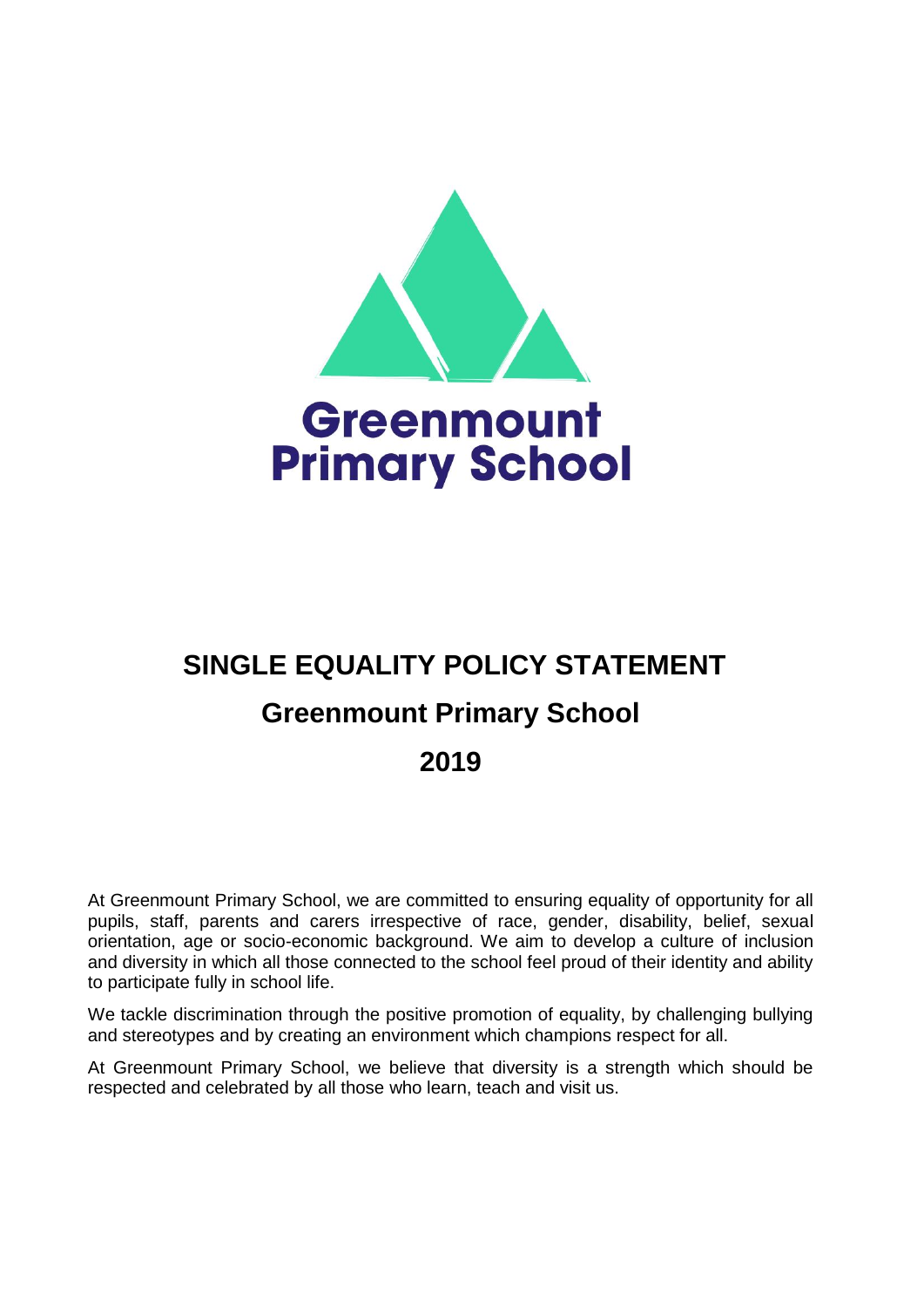# **1. Introduction**

Under [The Equality Act 2010](http://www.legislation.gov.uk/ukpga/2010/15/contents) and [The Equality Act 2010 \(Specific Duties\)](http://www.legislation.gov.uk/uksi/2011/2260/contents/made) Regulations 2017 schools are no longer required to publish an equality scheme or action plan. The statutory requirements are for governing bodies of all maintained schools and academies to:

- draw up and publish equality objectives every four years;
- annually publish information demonstrating how they are meeting the aims of the general public sector equality duty
- draw up an accessibility plan**<sup>1</sup>** and review this every three years

It is still good practice however, for schools to make a statement about the principles used to review the impact on equalities of its policies and procedures, to identify how it fulfils its specific duties to publish information and how specific objectives will be determined and measured.

## **2. The legal framework**

We welcome our duties under:

- 1. The Equality Act 2010 to eliminate discrimination, advance equality of opportunity and foster good relations in relation to the protected characteristics of;
	- age (*as appropriate for schools*);
	- disability;
	- gender reassignment;
	- marriage and civil partnership;
	- pregnancy and maternity:
	- race;
	- religion and belief;
	- sex:
	- sexual orientation
- 2. The Public Sector Equality Duty to assess the impact of our policies and practices on staff and pupils and take action to remove any obstacles identified, having due regard to:
	- Eliminating unlawful discrimination, harassment and victimisation.
	- Advancing equality of opportunity between people who share a protected characteristic and people who do not share it.
	- Fostering good relations across all protected characteristics between people who share a protected characteristic and people who do not share it.

## **3. Guiding principles**

1

In fulfilling our statutory duties, we are guided by seven principles.

# **Principle 1: All members of the school and wider community are of equal value**

We see all members of the school and wider community of equal value:

- whether or not they are disabled
- whatever their ethnicity, culture, national origin or socio- economic circumstances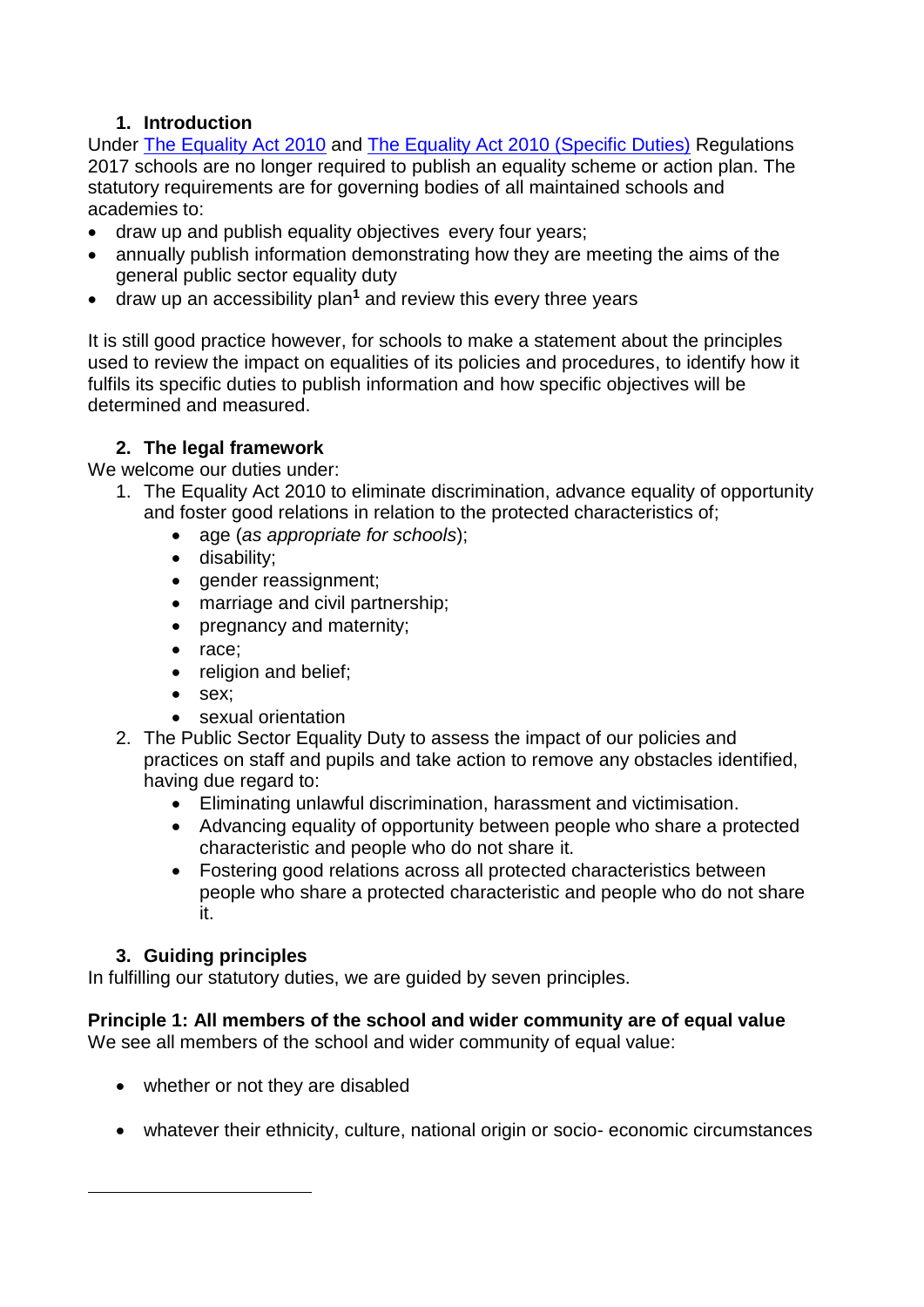- whatever their gender and sexual identity
- whatever their religious or non-religious affiliation or background
- whatever their age

## **Principle 2: We recognise and respect diversity**

Treating people equally does not necessarily involve treating them all the same. Our policies, procedures and activities must not discriminate, but are differentiated, as appropriate, to take account of differences of life-experience, outlook and background, and in the kinds of barrier and disadvantage which people may face, in relation to:

- disability, so that reasonable adjustments are made;
- ethnicity, so that different cultural backgrounds and experiences of prejudice are recognised;
- gender and sexual orientation so that the different needs and experiences of girls and boys, women and men lesbian, gay, bisexual and transgender people are recognised;
- religion belief or faith background;
- sexual identity; and
- age (where appropriate).

## **Principle 3: We foster positive attitudes and relationships, and a shared sense of cohesion and belonging**

We intend that our policies, procedures and activities should promote:

- positive attitudes towards disabled people, good relations between disabled and non-disabled people, and an absence of harassment of disabled people;
- positive interaction, good relations and dialogue between groups and communities different from each other in terms of ethnicity, culture, religious affiliation, or national origin, and an absence of prejudice-related bullying and incidents;
- mutual respect and good relations between boys and girls, women and men, lesbian, gay, bisexual and transgender people and an absence of sexual and homophobic harassment; and
- promote positive intergenerational attitudes and relationships.

#### **Principle 4: We will ensure that the recruitment, retention and ongoing development of staff is undertaken in a fair and equitable manner to support our school's vision and values**

Policies and procedures should benefit all employees and potential employees, for example in recruitment and promotion, and in continuing professional development: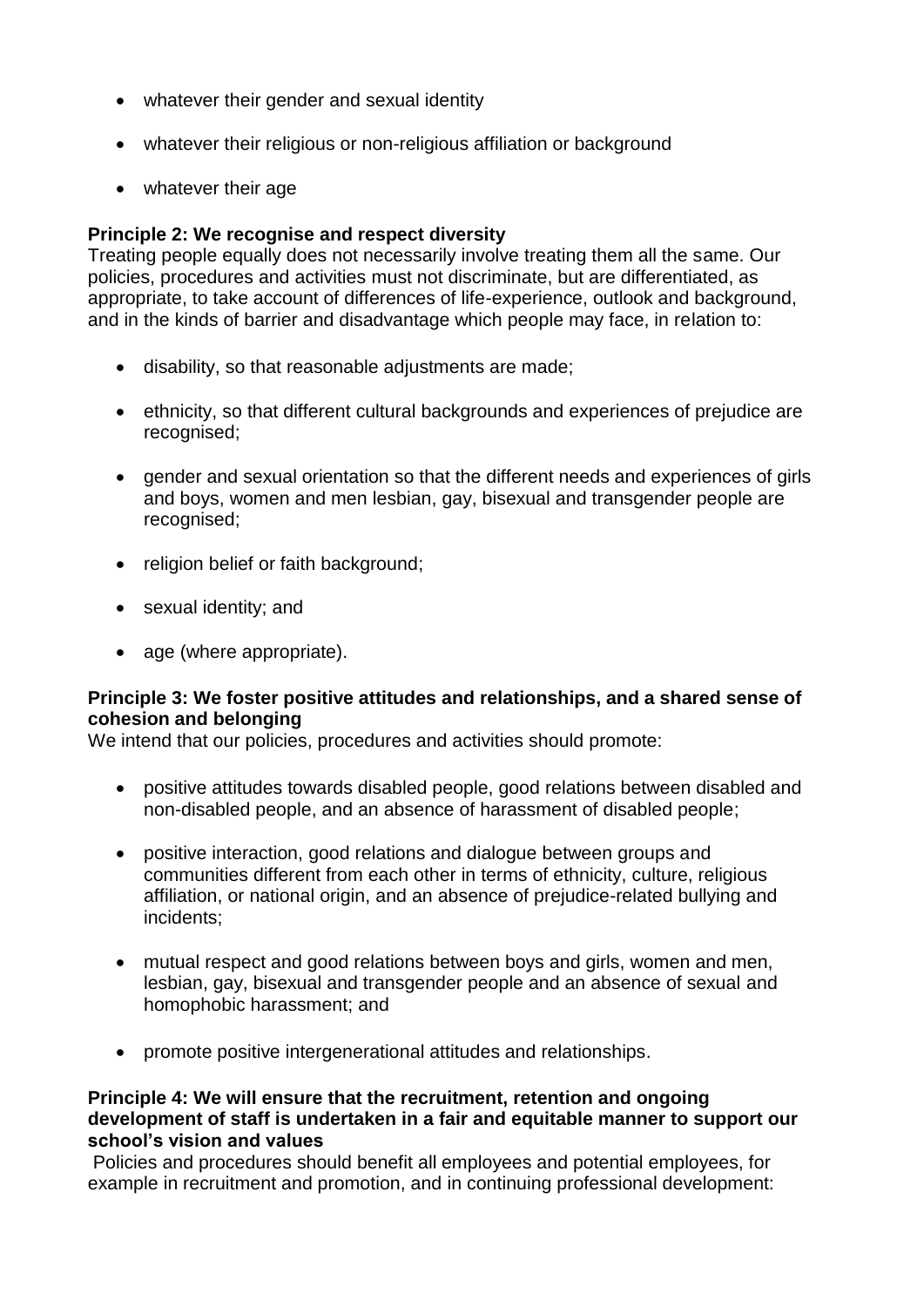- whether or not they are disabled;
- whatever their ethnicity, culture, religious affiliation, or national origin;
- whichever their gender and sexual identity and with full respect for legal rights relating to pregnancy and maternity; and
- whatever their age

## **Principle 5: We aim to reduce and remove inequalities and barriers that already exist**

In addition to avoiding or minimising possible negative impacts, we take opportunities to maximise positive impacts by reducing and removing inequalities and barriers that may already exist between:

- disabled and non-disabled people;
- people of different ethnic, cultural and religious backgrounds;
- girls and boys, women and men;
- lesbian, gay, bisexual and transgender; and
- age (where appropriate).

#### **Principle 6: We consult widely**

People affected by a policy or activity should be consulted and involved in the design of new policies, and in the review of existing ones. Where possible we consult and involve:

- disabled people as well as non-disabled;
- people from a range of ethnic, cultural and religious backgrounds;
- both women and men, and girls and boys;
- lesbian, gay, bisexual and transgender people; and
- people of different ages and generations.

## **Principle 7: We feel that the community as a whole should benefit**

We intend that our policies and activities should benefit society as a whole, both locally and nationally, by fostering greater social cohesion, and greater participation in public life of:

- disabled people as well as non-disabled;
- people of a wide range of ethnic, cultural and religious backgrounds;
- both women and men, girls and boys,
- lesbian, gay, bisexual and transgender people; and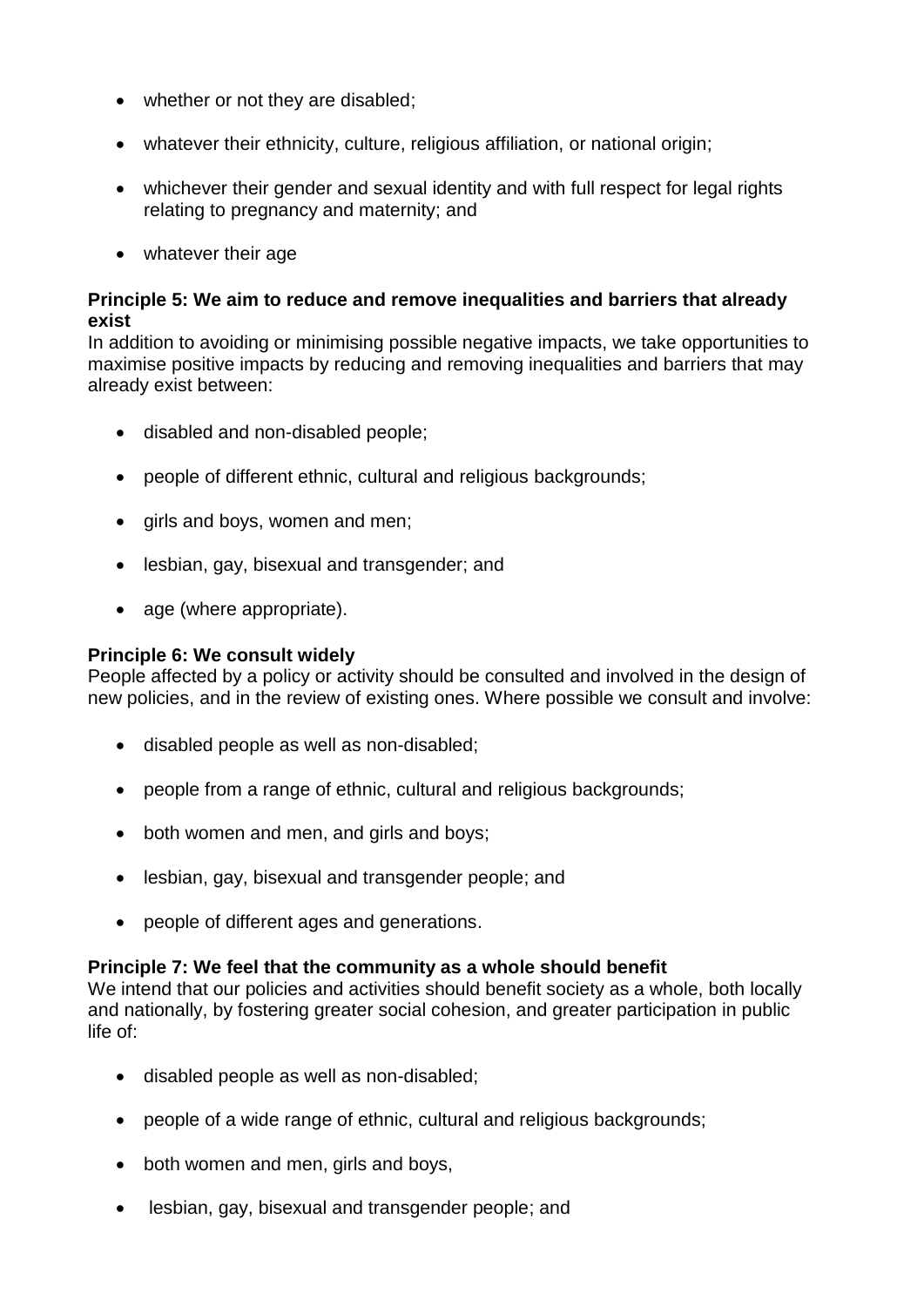people of different ages and between generations.

# **4. Practical application of these principles**

In the light of the principles stated above the following characteristics have been considered in order to identify practical objectives and plans of specific action:

- **•** disability
- ethnicity
- gender
- sexual orientation
- religion and belief
- age

These objectives are published on the school's website<sup>2</sup>

# **5. The curriculum**

We will actively seek opportunities to review the curriculum in order to ensure that teaching and learning reflect the seven principles outlined above.

# **6. Training and development**

We will ensure staff and governors are offered the opportunity to engage in appropriate training and development to support the achievement of the seven principles.<sup>2</sup>

# **7. Ethos and organisation**

We ensure that the principles listed above apply also to the full range of our policies and practices, including those that are concerned with:

- pupils' progress, attainment and assessment;
- pupils' and staff personal development, welfare and well-being;
- teaching styles and strategies;
- admissions and attendance;
- staff and governor recruitment, retention and professional development;
- care, quidance and support;
- behaviour, discipline and exclusions;
- working in partnership with parents, carers and guardians;
- working with the wider community;
- participation of groups in wider school activities; and
- preparing all members of the learning community for living and positively contributing to a diverse society.

# **8. Addressing prejudice and prejudice-related bullying**

The school is opposed to all forms of prejudice which stand in the way of fulfilling legal duties for all aspects of equality:

- prejudices related to disability and special educational needs
- prejudices related to racism and xenophobia, including those that are directed towards religious groups and communities, for example anti-semitism and

<sup>1</sup> <sup>2</sup> Equality training for governors can be booked through **Leeds for Learning**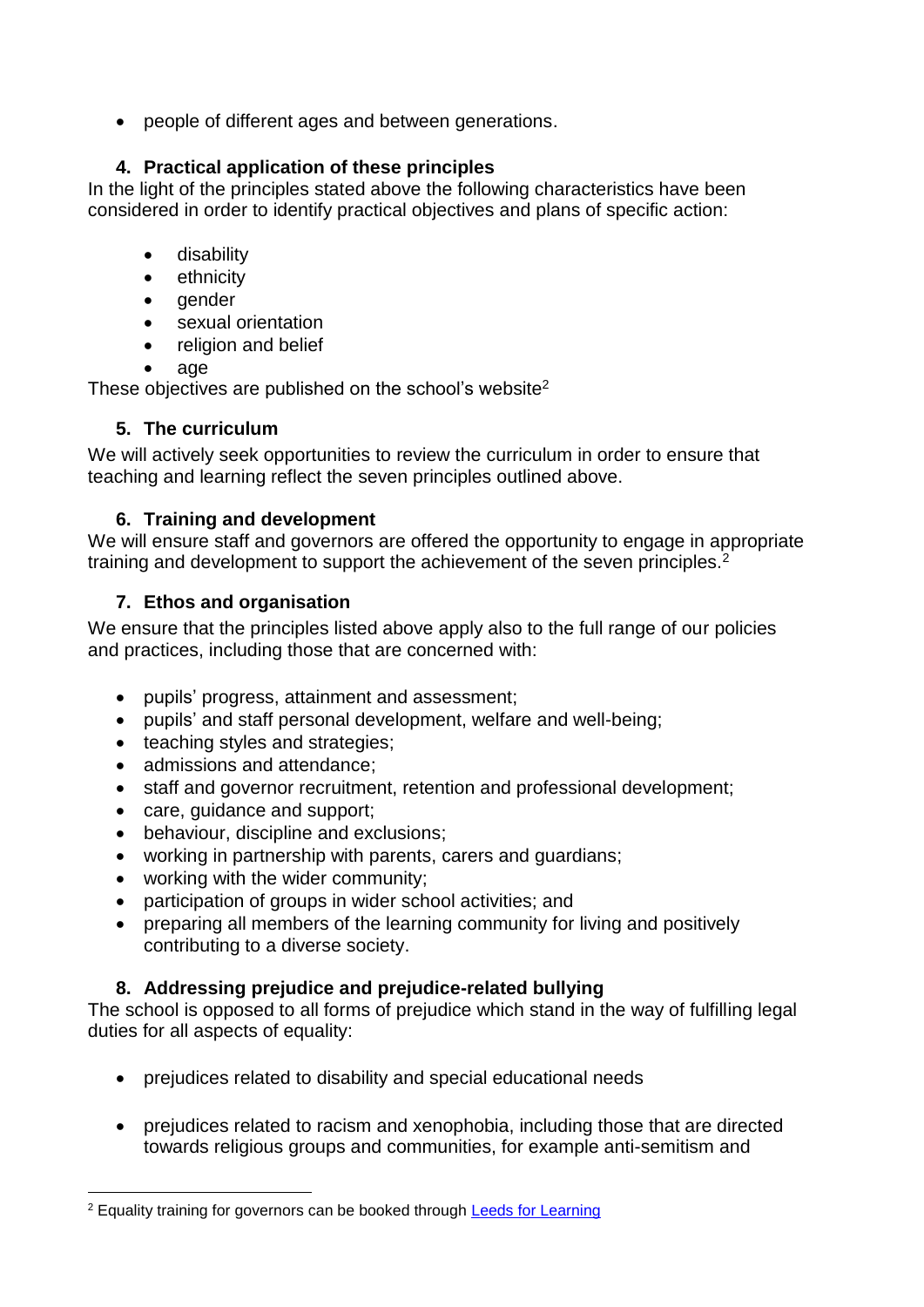Islamophobia, and those that are directed against Travellers, refugees and people seeking asylum

• prejudices reflecting sexism and homophobia

There is guidance in the staff handbook on how prejudice-related incidents should be identified, assessed, recorded and dealt with.<sup>3</sup>

We take seriously our obligation to report regularly to the local authority about the numbers, types and seriousness of prejudice-related incidents at our school and how they were dealt with.<sup>4</sup>

## **9. Roles and responsibilities**

- The governing body is responsible for ensuring that the school complies with current legislation, and that this policy statement and its related procedures and strategies are implemented.
- The Equality Governor or a member of the Governing Body is responsible for monitoring the implementation of this policy statement.<sup>5</sup>
- The head teacher is responsible for implementing the policy statement; for ensuring that all staff, governors and visitors are aware of their responsibilities and are given appropriate training and support; and for taking appropriate action in any cases of unlawful discrimination.
- Senior members of staff have day-to-day responsibility for co-ordinating implementation of the policy statement.
- All staff are expected to:

<u>.</u>

- promote an inclusive and collaborative ethos in their classroom
- challenge and deal with any prejudice-related incidents that may occur
- identify and challenge bias and stereotyping in the curriculum
- support pupils in their class for whom English is an additional language
- keep up-to-date with equalities legislation relevant to their work.
- ensure that pupils have the opportunity to have their voices heard with regards to equality issues

<sup>&</sup>lt;sup>3</sup> The governing body should ensure that such information is contained in the staff handbook

<sup>&</sup>lt;sup>4</sup> Guidance on reporting is given in Leeds City Council's "Hate incident reporting guidance for children's [settings and schools"](http://www.leeds.gov.uk/docs/Childrens%20Settings%20Hate%20Incident%20Reporting%20Sheet%20Guidance%2011%2014.pdf)

<sup>&</sup>lt;sup>5</sup> This is not statutory; however guidance on the role of the Equality Governor is available from Leeds for [Learning.](https://secure2.sla-online.co.uk/Pages/mPageView.aspx?id=2861) The relevant training is also available through the website.